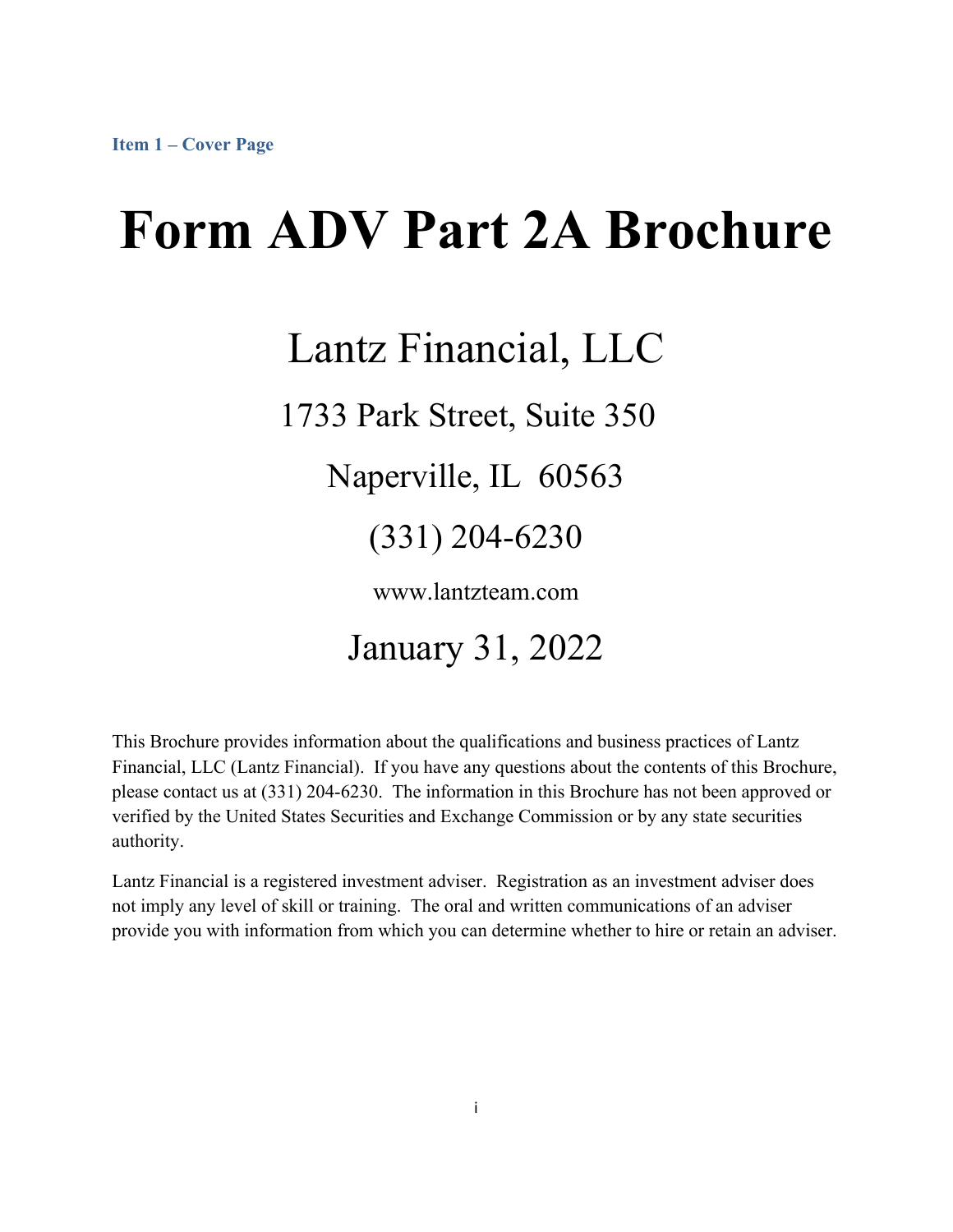#### **Item 2 – Material Changes**

This Brochure dated January 31, 2022, represents the annual amendment to the Brochure for Lantz Financial, LLC.

Since the firm's annual update Brochure dated February 10, 2021, subsequently amended June 03, 2021 and November 15, 2021, we have updated detail related to the firm's ownership and made various other minor updates but no other material changes were made to the Brochure.

Pursuant to SEC Rules, we will deliver to you a summary of any material changes to this and subsequent Brochures within 120 days of the close of our fiscal year. We may further provide other ongoing disclosure information about material changes as necessary. All such information will be provided to you free of charge.

Currently, our Brochure may be requested by contacting us at (331) 204-6230. Additional information about Lantz Financial is also available via the SEC's web site www.adviserinfo.sec.gov. The SEC's web site also provides information about any persons affiliated with Lantz Financial who are registered as investment adviser representatives of the firm.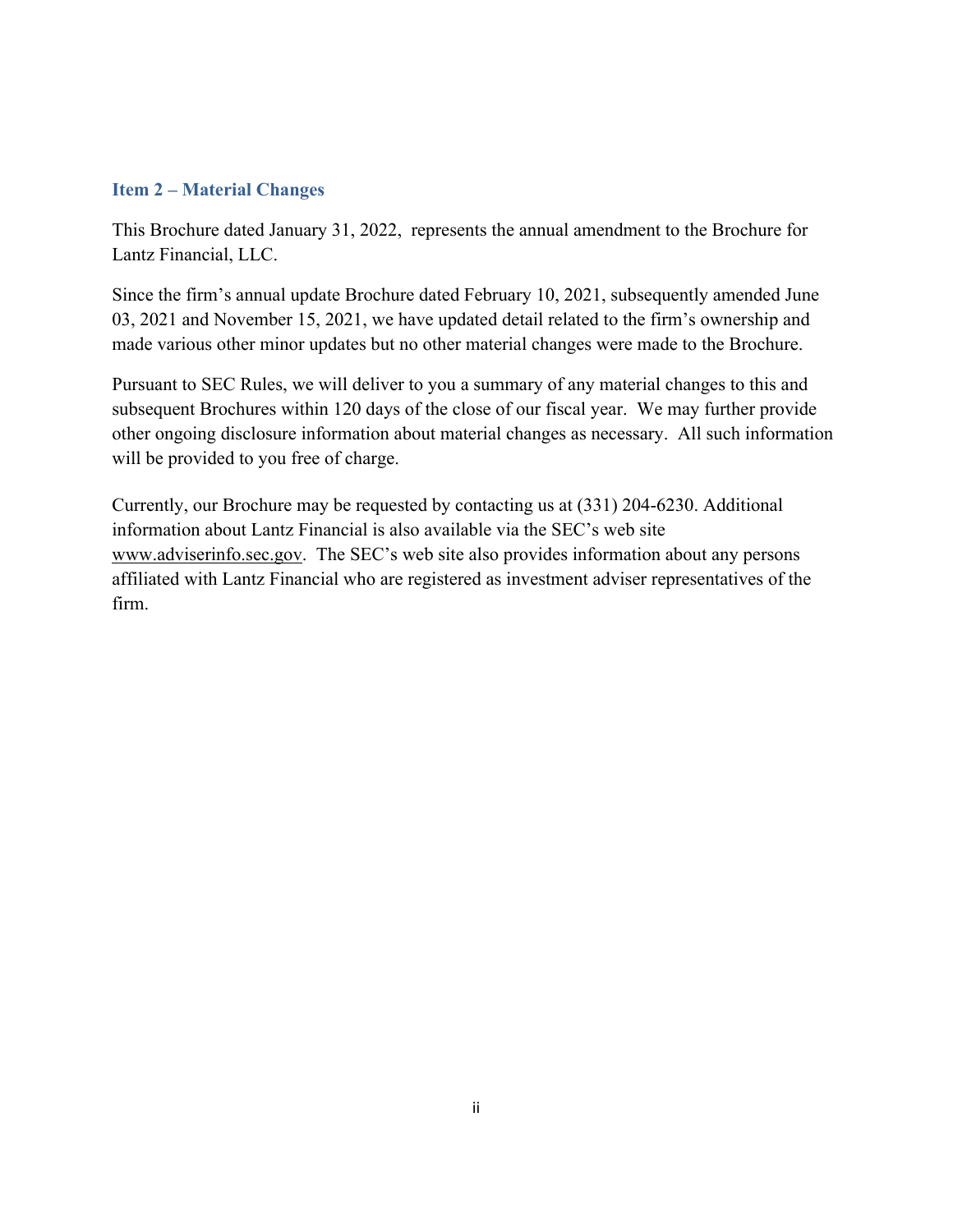#### **Item 3 - Table of Contents**

| Brochure Supplement(s) |
|------------------------|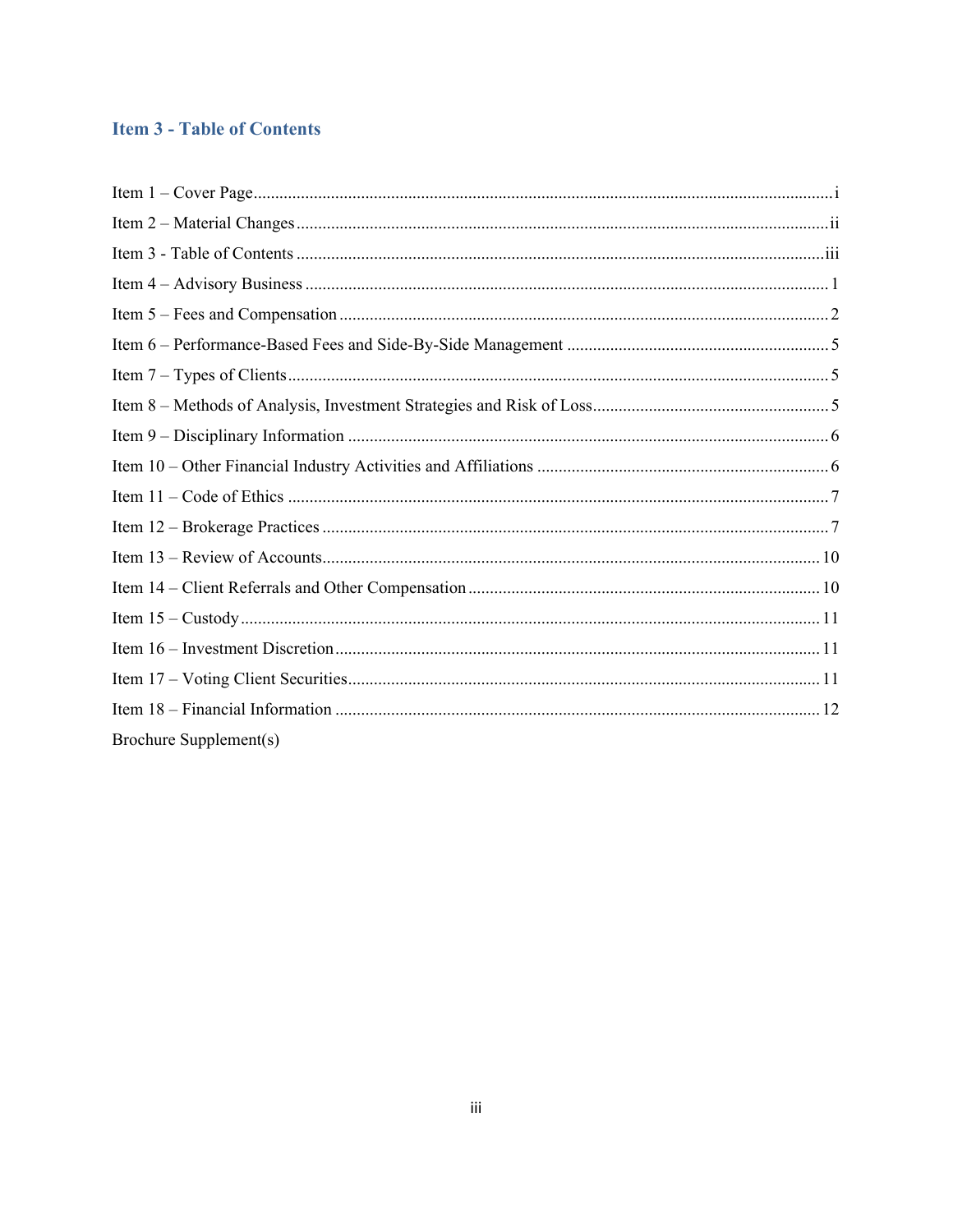#### **Item 4 – Advisory Business**

Lantz Financial, LLC (CRD # 297573) (Lantz Financial) is registered as an investment adviser with the Securities Exchange Commission. Lantz Financial is based in Illinois and is organized as a limited liability company under the laws of the State of Illinois. The firm was formed in 2018, has been registered as a registered investment adviser since 2018, and currently has 9 employees.

Lantz Financial's principal office and place of business is located at 1733 Park Street, Suite 350, Naperville, IL 60563. Regular business hours are Monday through Friday 8:30 am to 4:30 pm. The firm can be contacted by phone at (331) 204-6230.

The firm is owned by Michael J. Lantz and Daniel B. Rohlfing. Mr. Lantz currently serves as Lantz Financial's Chief Compliance Officer.

#### **Services Offered**

Lantz Financial provides ongoing discretionary and non-discretionary portfolio management services to individuals, families and businesses. When providing portfolio management services, the firm not only makes recommendations related to investments, but also implements these recommendations and provides ongoing monitoring and reporting. In some cases, the firm may delegate certain investment management responsibilities to outside managers under a subadvisory arrangement. Clients may elect to give the firm discretion to make all decisions (discretionary management) or may prefer to approve all decisions before implementation (nondiscretionary management).

As of December 31, 2021, the firm managed \$644,487,507 in assets, \$574,896,216 of which was managed on a discretionary basis and \$69,591,291 of which was managed on a non-discretionary basis.

Lantz Financial also provides investment advisory services to individuals, families and businesses where the firm makes ongoing investment recommendations, but the client is responsible for determining whether or not to implement recommendations, and if they decide to do so, are responsible for actual implementation.

Additionally, the firm provides project oriented and ongoing financial planning services to individuals and families where the firm offers advice or other strategic assistance in areas such as education funding, retirement planning, estate planning, risk management, employee benefits planning, tax planning, etc. When engaged to provide financial planning assistance, clients are responsible for determining whether or not to implement a recommendation, and if they decide to do so, are responsible for implementation. The details of an engagement vary on a case by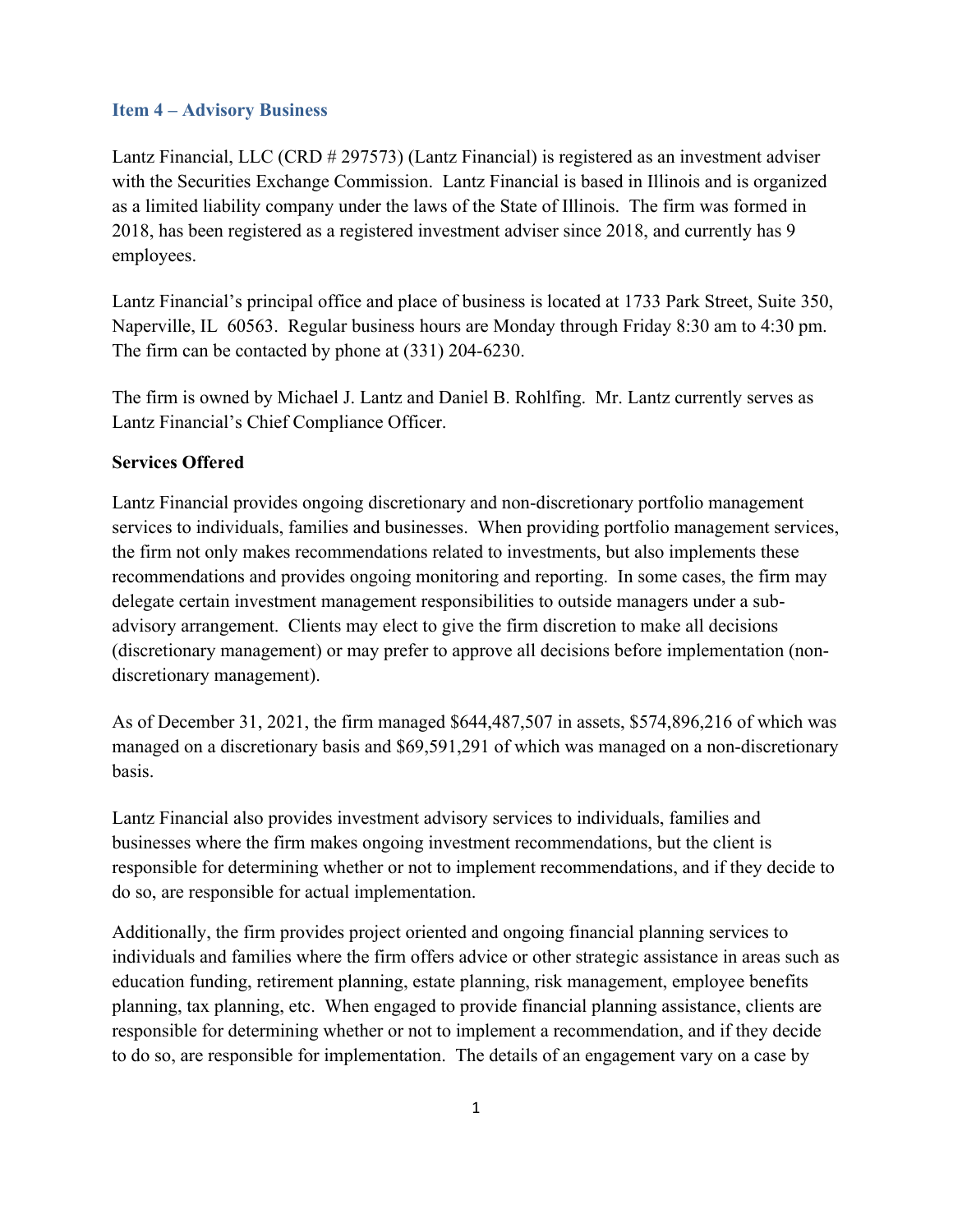case basis depending on the complexity of the client's financial situation. Generally however, an engagement involves identification of goals and objectives, collection and analysis of data, formulation of a strategy, and preparation of a written plan.

Lantz Financial also provides retirement plan services to businesses which may include plan level services such as discretionary management services, non-discretionary management services, and investment advisory services related to different types of retirement plans. When providing management services, the firm is responsible for implementing recommendations. When the firm is providing advisory services, the client is responsible for implementation of recommendations.

#### **General Information**

Regardless of the services provided, each is tailored to the individual needs of a particular client (whether an individual, a family, or a business) through an assessment conducted prior to an engagement. Clients may impose restrictions related to the level of discretion granted, the types of investments used, etc. Terms of an actual engagement, including description of service, limitations and restrictions, fees, etc., are all detailed before any engagement begins in a written client agreement.

Because the firm is a registered investment adviser, we are required to meet certain fiduciary standards when providing investment advice to clients. Additionally, when we provide investment advice related to a retirement plan account or an individual retirement account, we are considered fiduciaries within the meaning of Title I of the Employee Retirement Income Security Act and/or the Internal Revenue Code, as applicable, which are laws governing retirement accounts. As such, we are required to act in your best interest and not put our interest ahead of yours, even though our compensation creates some conflicts with your interests in that the more you have us manage, the more we can earn. Our clients however are under no obligation to use services recommended by our associated persons. Furthermore, we believe that our recommendations are in the best interests of our clients and are consistent with our clients' needs.

#### **Item 5 – Fees and Compensation**

#### **Investment Management Services**

Fees charged for discretionary and non-discretionary investment management services are negotiated prior to the engagement at a rate not to exceed 1.25% of assets under management. The firm may at its discretion require a minimum annual household fee of \$250, and accounts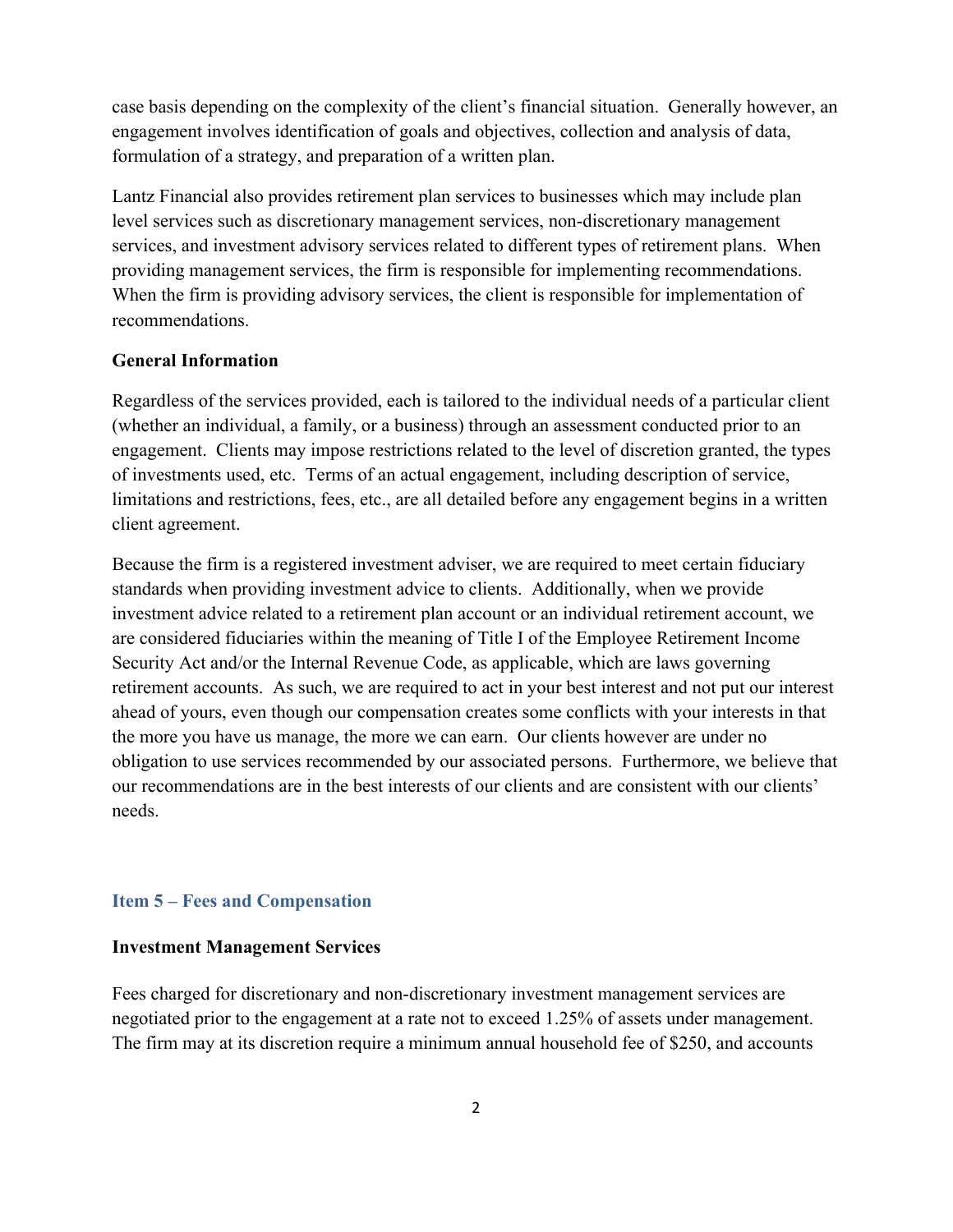terminated within twelve months may at the firm's discretion be subject to a \$1,000 termination fee. The firm may also at its discretion charge separate ongoing fixed fees for supplemental advisory or planning services, but such fees will be disclosed in advance.

Asset based investment management fees are generally calculated and charged quarterly in advance based on the quarter ending balance of assets under management at the end of the preceding quarter. Ongoing fixed fees for supplemental advisory and or planning services are generally charged monthly or quarterly in advance. Fees for partial quarters are prorated based on the number of days assets are under management. Fees are generally deducted directly from client accounts, but clients may elect to alternatively pay fees by check.

Services may be terminated at any time by either party with 30 days written notice to the other party, and fees will be prorated accordingly. Any payments made in advance will be prorated and any unearned portion will be refunded to the client subject to the notice provision above.

All management fees paid to Lantz Financial are separate and unrelated to any fees or expenses assessed by mutual funds or exchange traded funds. Information pertaining to fund-generated fees and expenses can be found in mutual fund and exchange traded fund prospectuses. Management fees paid to Lantz Financial are also separate from any trade commission charged by an account custodian, although trade commissions may at times be paid by Lantz Financial at the firm's discretion. Fees paid to outside managers under a sub-advisory arrangement are also separate and payable by Client, although such fees will be disclosed to Client in advance.

#### **Investment Advisory Services**

Fees charged for advisory services may be charged in advance or in arrears depending on the service provided. Fees are negotiated in advance, and generally range from .25% to 1.00% depending on the level of complexity of the engagement. Fee rates are based on actual services provided rather than being based solely on the level of assets managed as detailed above for investment management services.

In some cases, fees may be deducted directly from client accounts, but clients generally are billed directly on a quarterly basis.

Services may be terminated at any time by either party with 30 days written notice to the other party, and fees will be prorated accordingly. Any payments made in advance will be prorated and any unearned fees will be refunded to the client subject to the notice provision above.

All advisory fees paid to Lantz Financial are separate and unrelated to any fees or expenses assessed by any broker, custodian, or other outside party.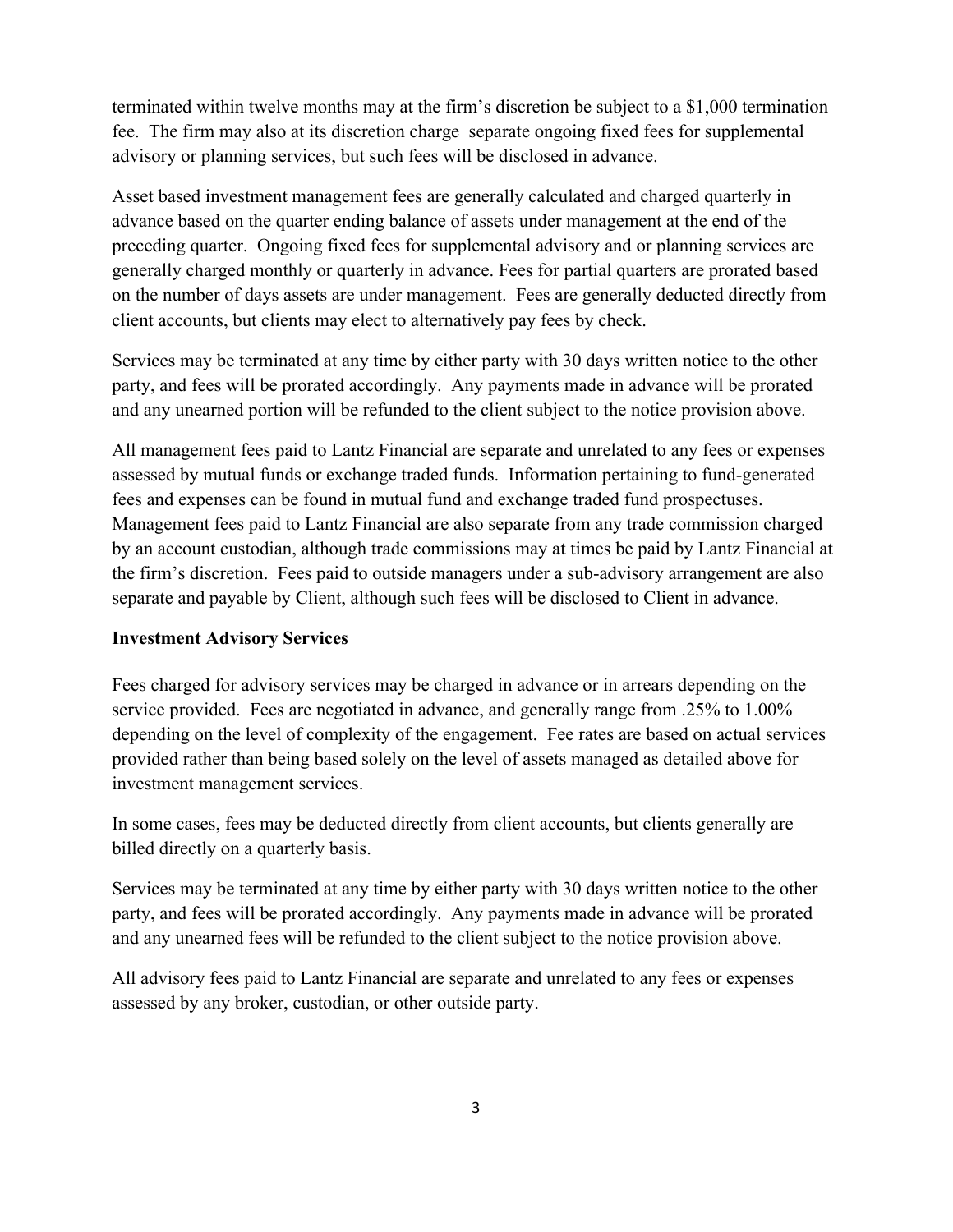#### **Financial Planning Services**

Fees charged for financial planning services are quoted in advance and charged at a fixed amount or are quoted on an hourly basis. Quoted fixed fees will be based on the complexity and level of service provided on a case by case basis. Hourly fees will be estimated based on the complexity and level of service provided on a case by case basis. As mentioned above, services may include planning in areas such as education funding, retirement planning, estate planning, risk management, employee benefits planning, tax planning, etc. Since each of these areas can vary in complexity depending on the complexity of the client's financial situation, cost will vary as well. Fees are negotiable depending on the circumstances of the engagement, location, etc.

Fees are generally billed directly to the client in arrears, although a portion of which may be billed in advance.

Services may be terminated at any time by either party with 30 days written notice to the other party, and fees will be prorated based on the degree to which services have been completed. Any payments made in advance will be prorated and any unearned fees will be refunded to the client subject to the notice provision above.

All financial planning fees paid to Lantz Financial are separate and unrelated to any fees or expenses assessed by any broker, custodian, or other outside party.

#### **Retirement Plan Services**

Fees charged for retirement plan services may be charged in advance or in arrears depending on the service provided. Fees may be fixed or asset based (not to exceed 1.50% annually), and are negotiable depending on the complexity of the service. Fee levels (whether fixed or asset based) are primarily based on actual services to be provided.

Fees may be deducted directly from client accounts on a quarterly basis, or clients may elect to alternatively pay fees by check or wire transfer. There is a minimum annual fee of \$1,000 per plan.

Services may be terminated at any time by either party with 30 days written notice to the other party, and fees will be prorated accordingly. Any payments made in advance will be prorated and any unearned fees will be refunded to the client subject to the notice provision above.

All retirement plan fees paid to Lantz Financial are separate and unrelated to any fees or expenses assessed by any broker, custodian, or other outside party.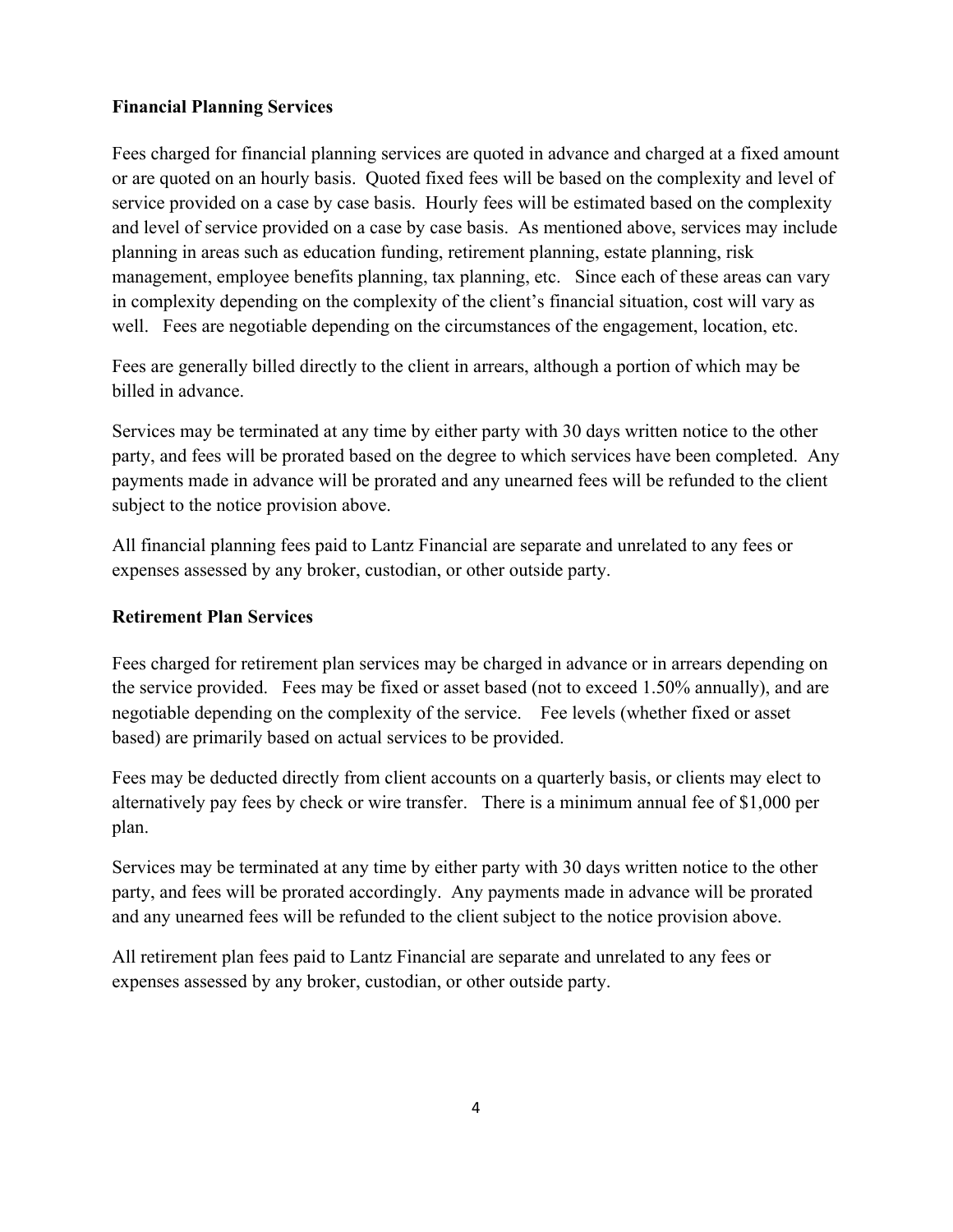#### **Item 6 – Performance-Based Fees and Side-By-Side Management**

Lantz Financial does not charge performance-based fees (fees based on a share of capital gains on or capital appreciation of the assets of a client), and consequently does not simultaneously manage performance based and non-performance based accounts.

#### **Item 7 – Types of Clients**

Lantz Financial provides services to individuals, businesses and retirement plans.

For its services, Lantz Financial does not require a minimum dollar value in assets for establishing or maintaining a client's account, but the firm reserves the right to decline engagements for various reasons including account size.

#### **Item 8 – Methods of Analysis, Investment Strategies and Risk of Loss**

Lantz Financial's general investment strategy, consistent with the tenets of modern portfolio theory, is to attempt to reduce risk and volatility by building globally diversified portfolios. To implement this strategy, Lantz Financial primarily uses fundamental security methods of analysis, as well as market trend and economic cycle analysis. While mutual funds and exchange traded funds are the primary investment vehicles used in or recommended for client accounts, we may also use or recommend various other investment vehicles in the implementation of our strategies, including long-term purchases (securities held at least a year), short-term purchases (securities sold within a year), trading (securities sold within 30 days), margin and options.

Investing in securities involves risk of loss that clients should be prepared to bear. Such risks include market risk, interest rate risk, currency risk, and political risk, and loss of capital, among others. Additionally, certain trading strategies can affect investment performance through increased brokerage and other transactions. Each client's propensity for risk however is thoroughly evaluated, documented, and considered throughout the portfolio implementation process.

Although Lantz Financial intends to manage risk through the careful selection of investments, no investment strategy can assure a profit or avoid a loss.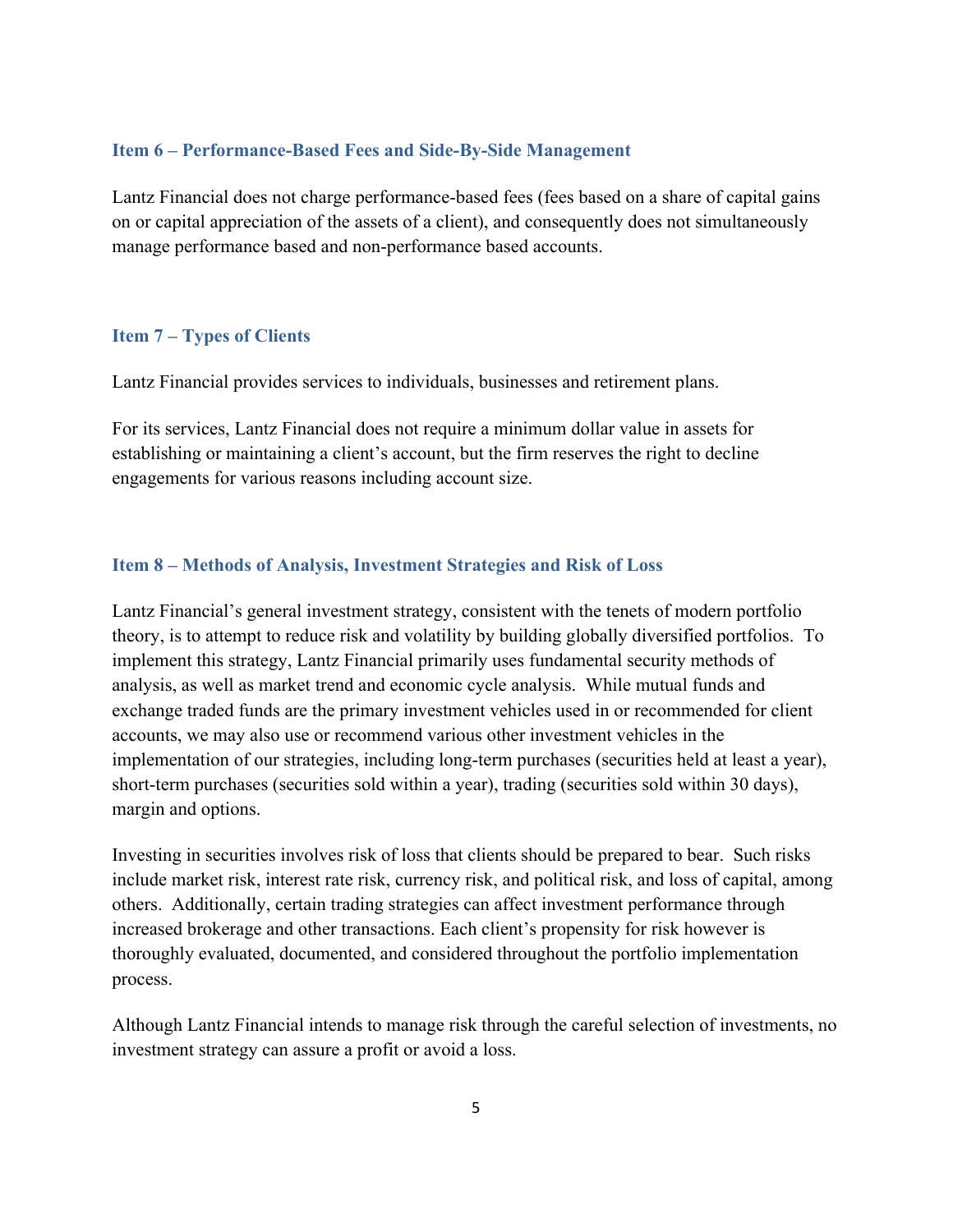#### **Item 9 – Disciplinary Information**

Registered investment advisers are required to disclose all material facts regarding any legal or disciplinary events that would be material to the evaluation of the firm or the integrity of its management. Lantz Financial is currently not subject to, nor has ever been subject to, any legal or disciplinary events of a material nature.

#### **Item 10 – Other Financial Industry Activities and Affiliations**

Some affiliated persons of Lantz Financial may also be registered representatives of Private Client Services, LLC, a securities broker-dealer and member of the Financial Industry Regulatory Authority, Inc. (FINRA). As such, these individuals, in their separate capacities as registered representatives, will be able to effect securities transactions and will receive separate customary compensation for effecting any securities transactions. They may also from time to time receive 12b-1 distribution fees from investment companies in connection with the placement of client funds into investment companies. They do not however receive these fees for investments placed in accounts which Lantz Financial manages.

Lantz Financial and or its associated persons may also separately offer clients advice or recommendations related to insurance products. Some associated persons of Lantz Financial are licensed insurance agents and may represent various insurance companies and insurance platform providers. Some insurance products placed through associated persons will generate standard and customary insurance commissions and other compensation, a portion of which may be received by associated persons of Lantz Financial.

While Lantz Financial will endeavor at all times to put the interest of clients first as part of its fiduciary duty, clients should be aware that the receipt of additional compensation creates a conflict of interest and may affect the judgment of individuals who make recommendations. We believe however that our recommendations are in the best interests of our clients and are consistent with our clients' needs. Our clients are under no obligation to purchase products recommended by our associated persons or to purchase products through our associated persons and we recommend that they review insurance options with their attorney, accountant, or other applicable professional.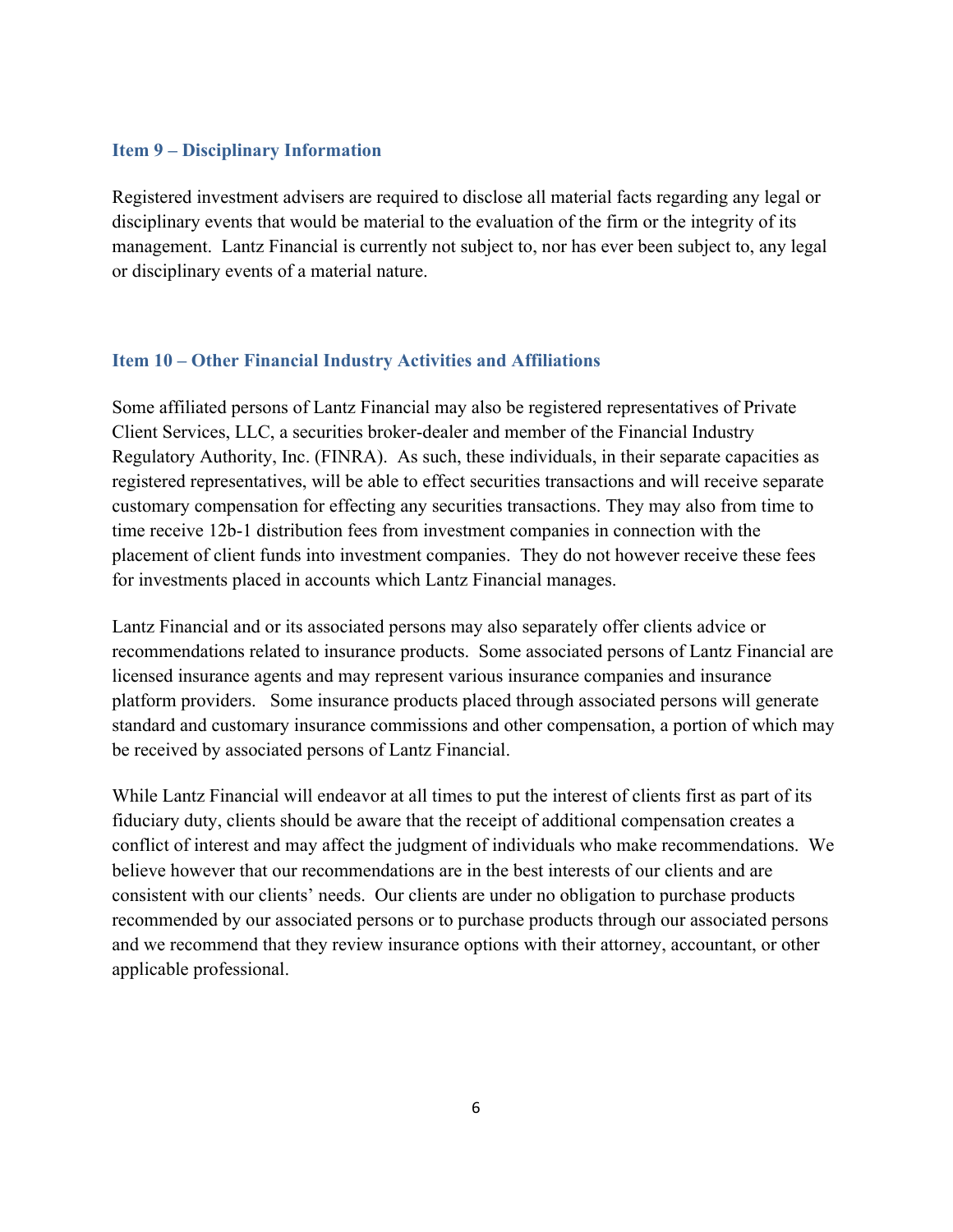#### **Item 11 – Code of Ethics**

#### **Code of Ethics**

Lantz Financial has adopted a Code of Ethics expressing the firm's commitment to ethical conduct. The Lantz Financial Code of Ethics describes the firm's fiduciary duties and responsibilities to clients, and details practices for reviewing the personal securities transactions of supervised persons with access to client information. The Code also requires compliance with applicable securities laws, addresses insider trading, and details possible disciplinary measures for violations. Lantz Financial will provide a complete copy of its Code of Ethics to any client upon request to the Chief Compliance Officer.

#### **Trading Conflicts of Interest**

Individuals associated with Lantz Financial are permitted to buy or sell securities for their personal accounts identical to or different than those recommended to clients. However, no person employed by Lantz Financial is allowed to favor his or her own interest over that of a client or make personal investment decisions based on the investment decisions of advisory clients.

In order to address potential conflicts of interest, Lantz Financial requires that associated persons with access to advisory recommendations provide annual securities holdings reports and quarterly transaction reports to the firm's Chief Compliance Officer. Lantz Financial also requires prior approval from the Chief Compliance Officer for investing in any IPOs or private placements (limited offerings).

#### **Item 12 – Brokerage Practices**

#### *The Custodian and Brokers We Use*

We do not maintain possession of client assets. Instead, we require all client assets be maintained in an account at a non affiliated "qualified custodian," generally a broker-dealer or bank. We are not affiliated with any particular custodian but instead all custodians are independently owned and operated. The custodian will hold your assets in a brokerage account and will be able to buy and sell securities on your behalf.

In certain instances, we may also use Private Client Services, LLC, (PCS) a registered brokerdealer and member of FINRA, as a broker. Some of our investment adviser representatives are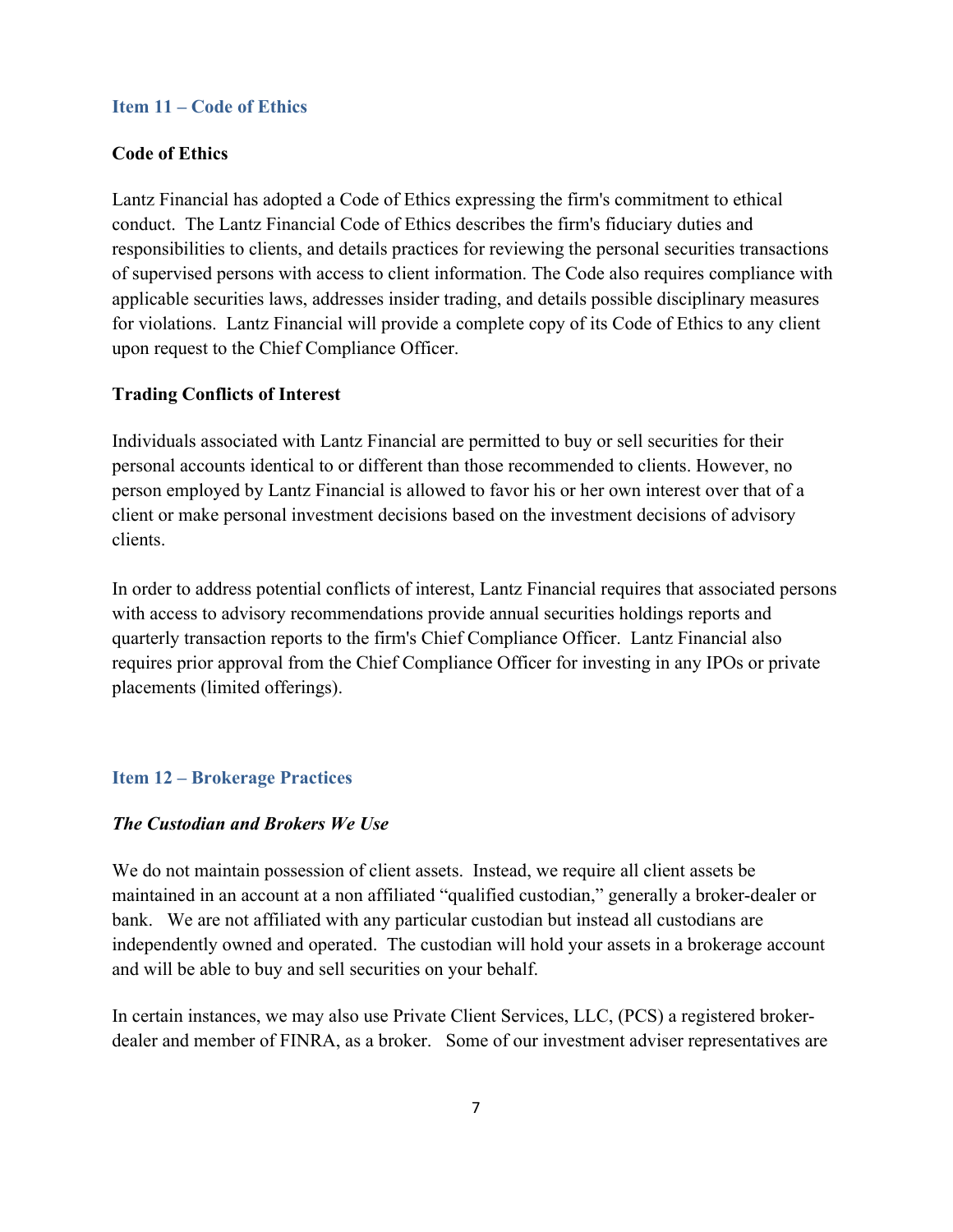affiliated with PCS and may recommend securities or insurance products offered by PCS, and receive normal commissions if products are purchased through them. Thus, a conflict of interest exists between the interests of the associated persons and those of our advisory clients. However, clients are under no obligation to purchase products recommended by these associated persons or to purchase products either through these associated persons or PCS.

While we may recommend that you use a particular custodian/broker, you will ultimately decide whether to do so and will open your account with the custodian/broker by entering into an account agreement directly with one of them. We cannot actually open accounts for you, but we can assist you in opening an account at whatever custodian/broker you decide to use.

#### *How We Select Custodians and Brokers*

When recommending a custodian or broker for our clients, we consider many different factors including quality of service, types of services offered, overall capability, execution quality, competitiveness of transaction costs, availability of investment research, reputation of the firm, and financial resources, among other things. In determining the reasonableness of a broker's compensation, we consider the overall cost to you relative to the benefits you receive, both directly and indirectly, from the broker.

#### Your Brokerage and Custody Costs

Our clients receive various services directly from our custodians. For our clients' accounts that they maintain, the custodian generally does not charge separately for custody services but instead is compensated by charging commissions or other fees on trades that it executes or trades that are executed by other brokers to and from the custodial accounts. Fees applicable to our client accounts were negotiated based on the condition that our clients collectively maintain a certain level of assets at the custodian. We feel this commitment benefits you because we expect the overall rates you pay will be lower than they might be otherwise.

Since custodians often charge clients a fee for each trade that we have executed by a different broker-dealer, we have the custodians execute most trades for your account in order to minimize your trading costs.

We have determined that having the custodians execute most trades is consistent with our duty to seek "best execution" of your trades. Best execution means seeking the most favorable terms for a transaction based on all relevant factors, including those listed above.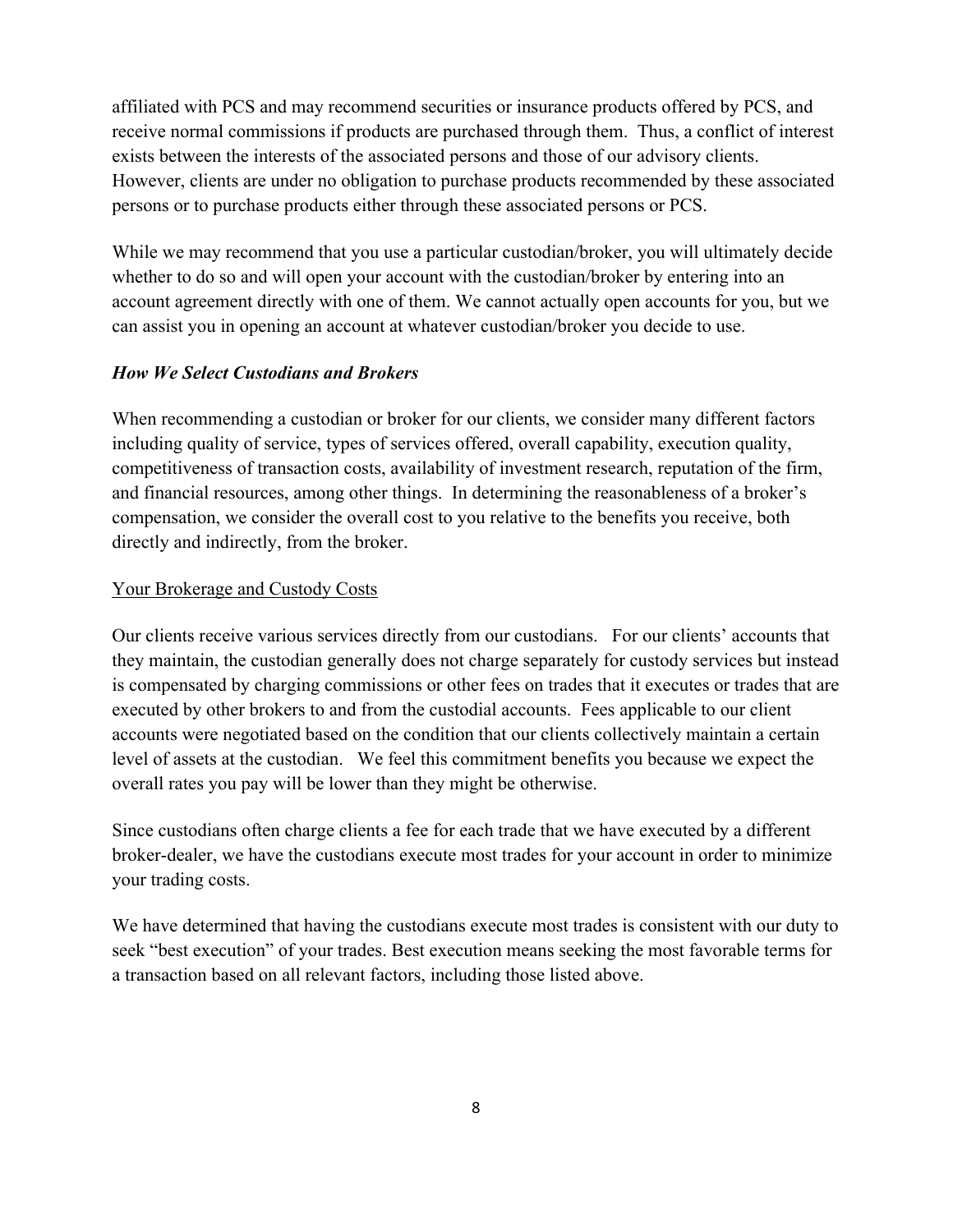#### Products and Services Available to Us from Brokers/Custodians

The custodians provides us and our clients with access to its institutional brokerage services like trading, custody, reporting, and related services, many of which are not typically available to retail customers. The custodians also make available various support services, some of which may help us manage or administer our clients' accounts, while others may help us manage and grow our business.

Other institutional brokerage services which benefit you directly include access to a broad range of investment products, execution of securities transactions, and asset custody. The investment products available through the custodians include some to which we might not otherwise have access or that would require a significantly higher minimum initial investment by our clients.

The custodians may also make available to us other products and services that benefit us but may not directly benefit you or your account. These products and services assist us in managing and administering our clients' accounts. They include investment research, both the custodians' own and that of third parties. We may use this research to service all or a substantial number of our clients' accounts, including accounts not maintained at the custodians. In addition to investment research, the custodians may also make available software and other technology that provide access to client account data, facilitates trade execution for multiple client accounts, provides pricing and other market data, facilitates payment of our fees from our clients' accounts, and assists with back-office functions, recordkeeping, and client reporting.

The custodians may also offer other services intended to help us manage and further develop our business. These services include educational conferences and events, consulting on technology, compliance, legal, and business needs, publications and conferences on practice management and business succession, and access to employee benefits providers, human capital consultants, and insurance providers.

The availability of these services from the custodians benefit us because we do not have to produce or purchase them. Of course, this may give us an incentive to recommend that you maintain your account with a particular custodian based on our interests rather than yours, which is a potential conflict of interest. We believe, however, that our recommendation of a custodian is in the best interests of our clients, and is primarily supported by the scope, quality, and price of the custodian's services and not the custodian's services that benefit only us.

#### **Aggregation of Transactions**

Lantz Financial may, from time to time, aggregate client orders into blocks in order to facilitate more efficient account management and execution. When aggregating orders, an average price is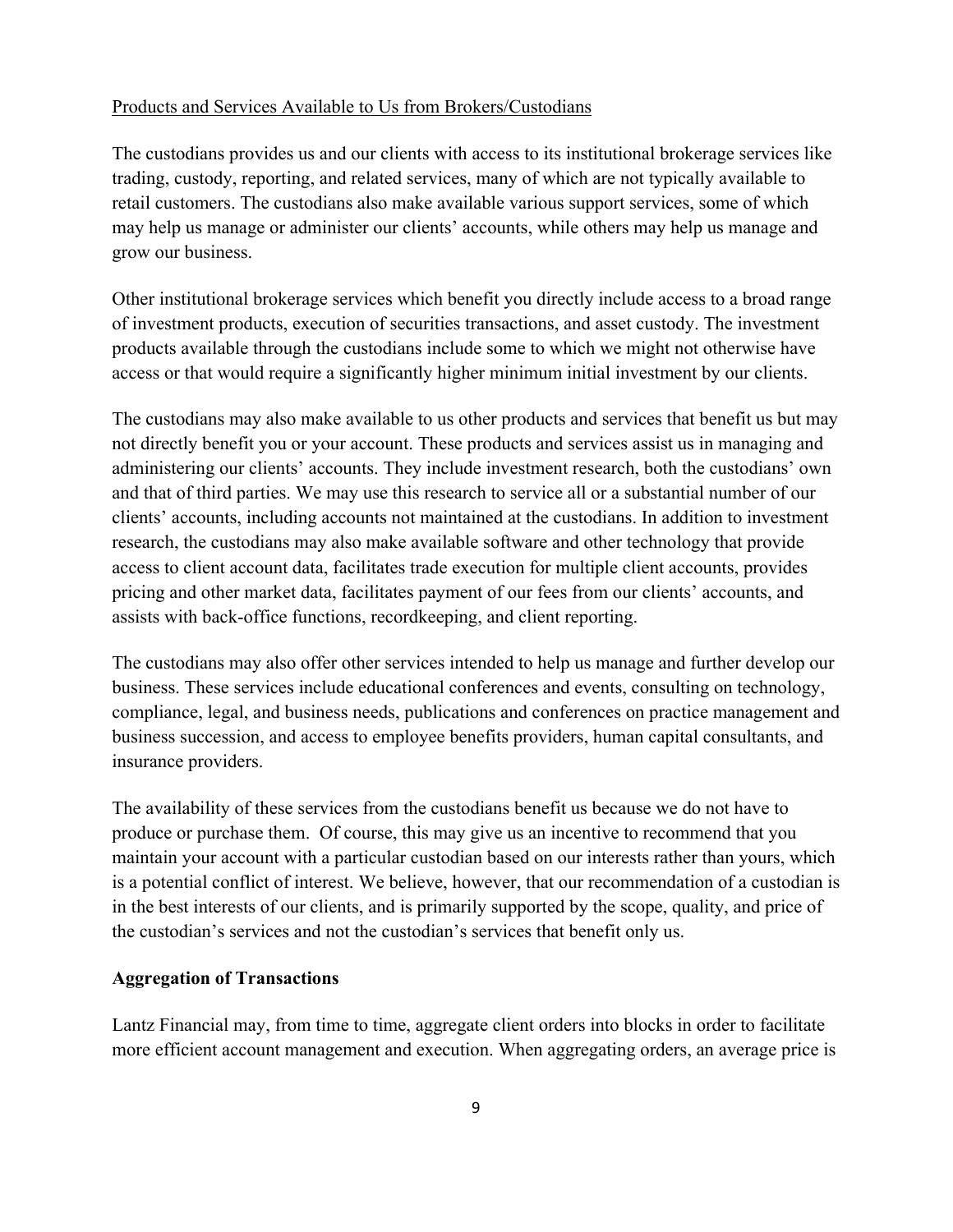given to all participants in the block, or other measures are taken, in order to treat all accounts fairly.

#### **Item 13 – Review of Accounts**

#### **Review of Accounts**

Accounts are generally reviewed on a weekly, monthly, quarterly, or semi-annual basis, depending on the type of account. Reviews may be general in nature, addressing investment objectives, risk tolerances or asset allocations, or they may be more detailed, depending on circumstances. The level of detail of the review is generally triggered by factors such as market, political, or economic conditions, or the client's individual financial situation. Clients should notify the firm of any material personal financial changes.

#### **Regular Reports Provided to Clients**

In addition to the monthly statements and confirmations of transaction that clients receive from the custodian, Lantz Financial may provide other reports directly to the client from time to time depending on the type of engagement. Investment management clients for example may receive periodic performance related reports. Financial planning clients may receive a planning analysis but do not receive regular reports from Lantz Financial.

Lantz Financial urges clients to carefully review custodial statements and compare them to the reports which we may provide.

#### **Item 14 – Client Referrals and Other Compensation**

Lantz Financial does not compensate any outside parties for client referrals, nor do we receive any compensation or non-cash economic benefit for client referrals.

Lantz Financial does however receive economic benefits from our custodian in the form of the support products and services that are made available to us and to other independent investment advisors. These products and services, how they benefit us, and the related conflicts of interest are described in Item 12 above. The firm may also on limited occasions receive travel expense reimbursements for industry meetings related to market analysis, investment strategies, and practice management. The availability to us of these economic benefits is not based on us giving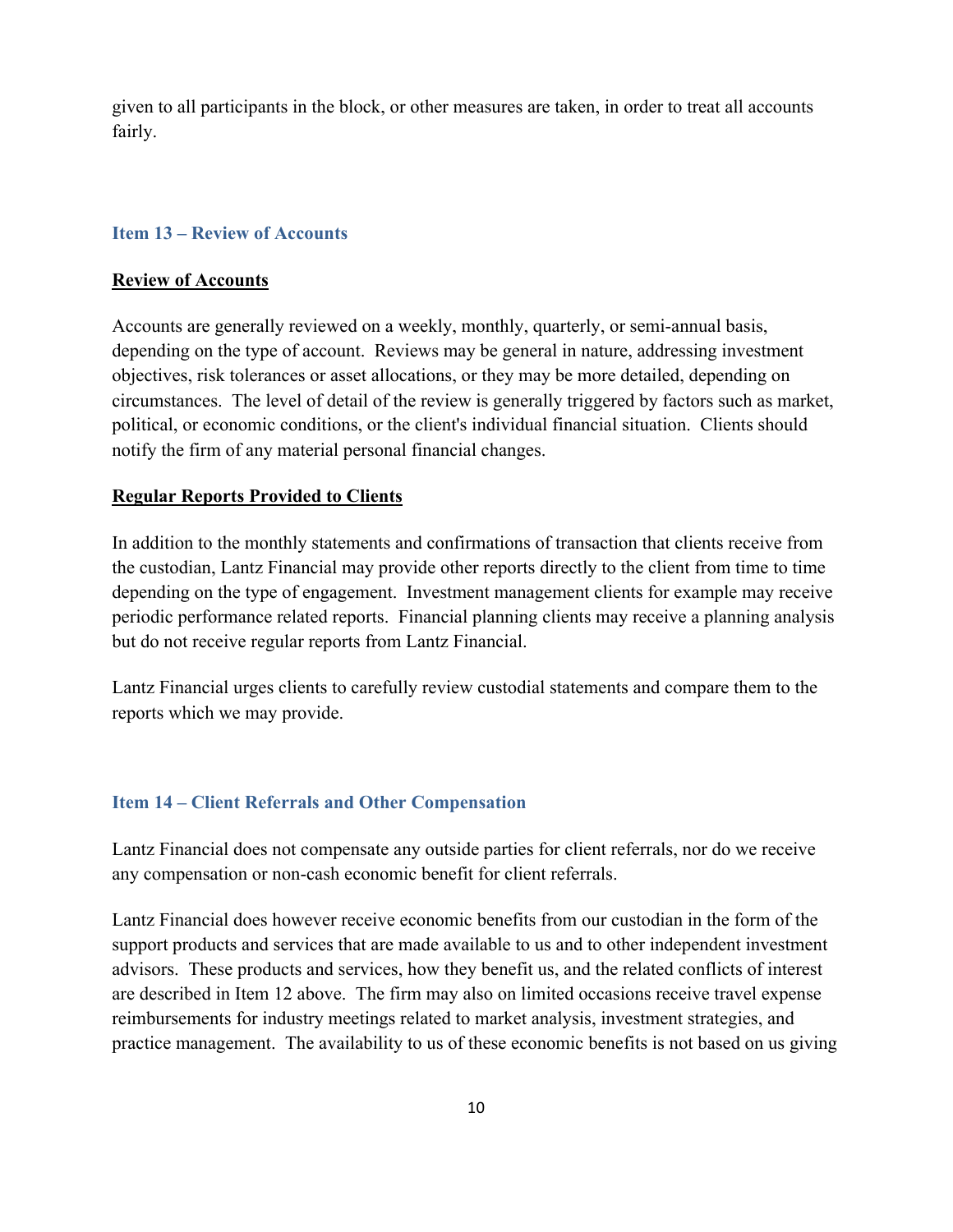particular investment advice, such as buying or recommending particular securities for our clients. Furthermore, our representatives are required to make all investment decisions and recommendations based solely on the interests of the applicable client.

#### **Item 15 – Custody**

As noted in Item 12, Lantz Financial recommends that clients' assets be held by a qualified custodian. Although we do not hold assets, we may have limited control in some instances to trade on your behalf, to deduct our advisory fees from your account with your authorization, or to request disbursements on your behalf (although various types of written authorizations are required depending on the type of disbursements).

You will receive account statement directly from your custodian at least quarterly, which will be sent to the email or postal mailing address you provide. Lantz Financial urges clients to carefully review custodial statements and compare them to any account reports that we might provide.

#### **Item 16 – Investment Discretion**

Lantz Financial will accept discretionary authority to manage securities accounts on behalf of clients, although we will also accept non-discretionary accounts.

When granted authority to manage accounts, Lantz Financial customarily has the authority to determine which securities and the amounts that are bought or sold. Any discretionary authority accepted by Lantz Financial however is subject to the client's risk profile and investment objectives and may be limited by any other limitations provided by the client in writing.

Lantz Financial will not exercise any discretionary authority until it has been given authority to do so in writing. Such authority is granted in the written agreement between Lantz Financial and the client, and in the written agreement with the third-party custodian.

#### **Item 17 – Voting Client Securities**

Lantz Financial does not vote proxies on behalf of clients.